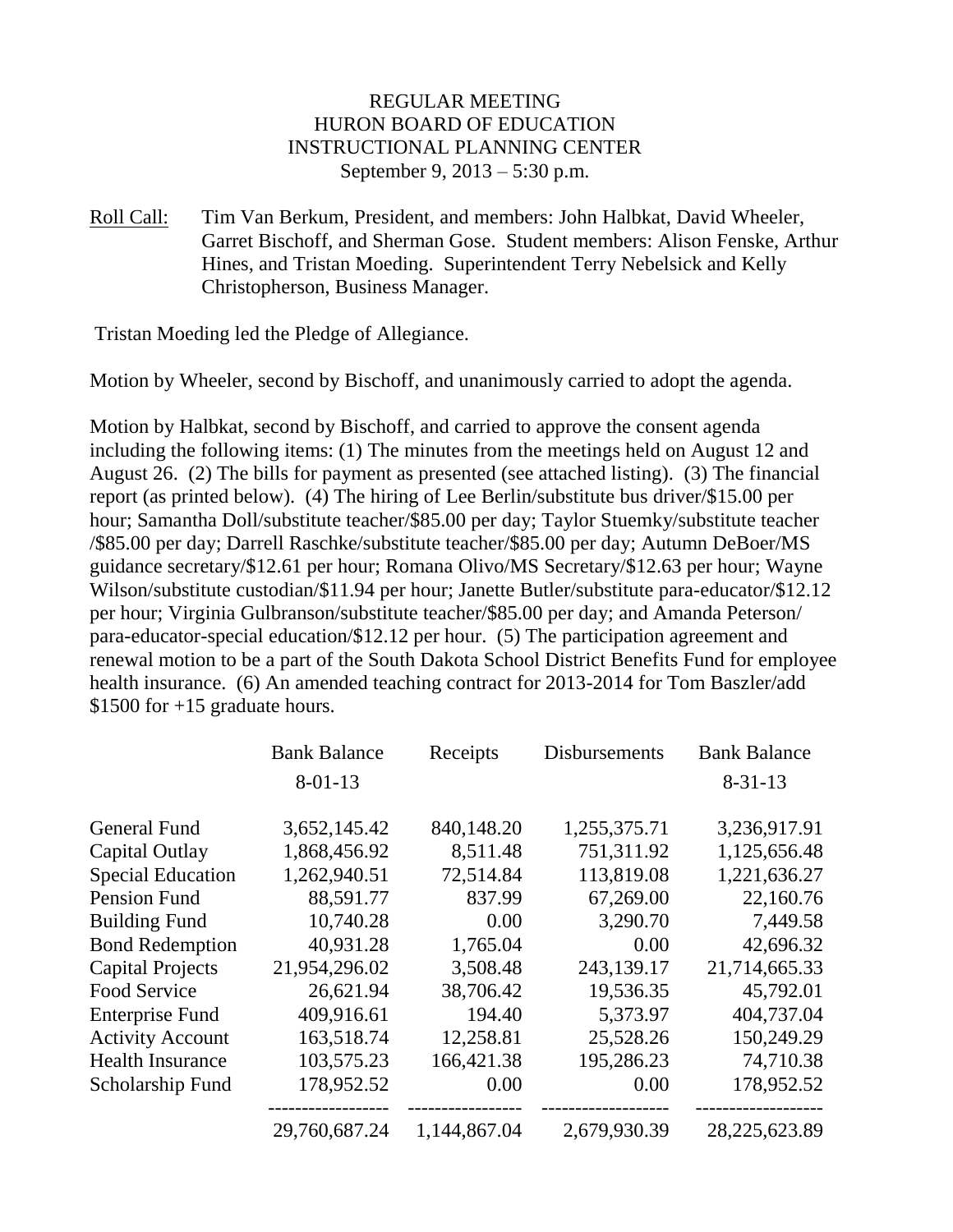### Celebrate Successes in the District

The Superintendent reported on the successes in the District.

# Reports

- A. Band Trip Larry Petersen reported on the band trip last spring to California.
- B. Business Manager's Report Kelly Christopherson presented the Business Manager's Report to the Board.
- C. Update on Opt-Out and Tax Levies Kelly Christopherson presented a report on the school taxes for 2013 to be payable in 2014.
- D. Superintendent's Report Terry Nebelsick presented the Superintendent's report to the Board.
- E. Circuit Court Ruling on Ex-Superintendent's Sealed Agreement Rodney Freeman reported the judge ruled that the sealed agreement should be opened and be made a public document.
- F. Dates to Remember September 16 is the high school parent-teacher conferences. September 23 is the middle school parent-teacher conferences for grades 6, 7, and 8. September 23 is a School Board/Administrator work session on goals for 2013-2014. September 24 is an ASBSD Region Meeting in Huron. September 25 is an early release day. October 14 is Native American Day and there is not any school. October 15 (Tuesday) is the Board of Education meeting/5:30 p.m./IPC. October 16 is an early release day. October 21-22 is 5th grade parent-teacher conferences. October 24 & 28 are elementary conferences at Madison for  $1<sup>st</sup>$  and  $2<sup>nd</sup>$  grades. October 29 is Kindergarten parent-teacher conferences.

### Old Business

Motion by Wheeler, second by Halbkat, and unanimously carried that the School Board directs its attorney to not file an appeal on the Order requiring us to make the agreement with Ross Opsal dated March 4, 2011, available to the public, and that the Board immediately unseal the agreement and make it publicly available.

Board President Van Berkum unsealed the agreement and read it in its entirety. Copies of the agreement were distributed to all interested parties.

Brian Hines commented on the opt-out and inquired whether the Board needed to take the full amount of the approved opt-out during the first year of an opt-out.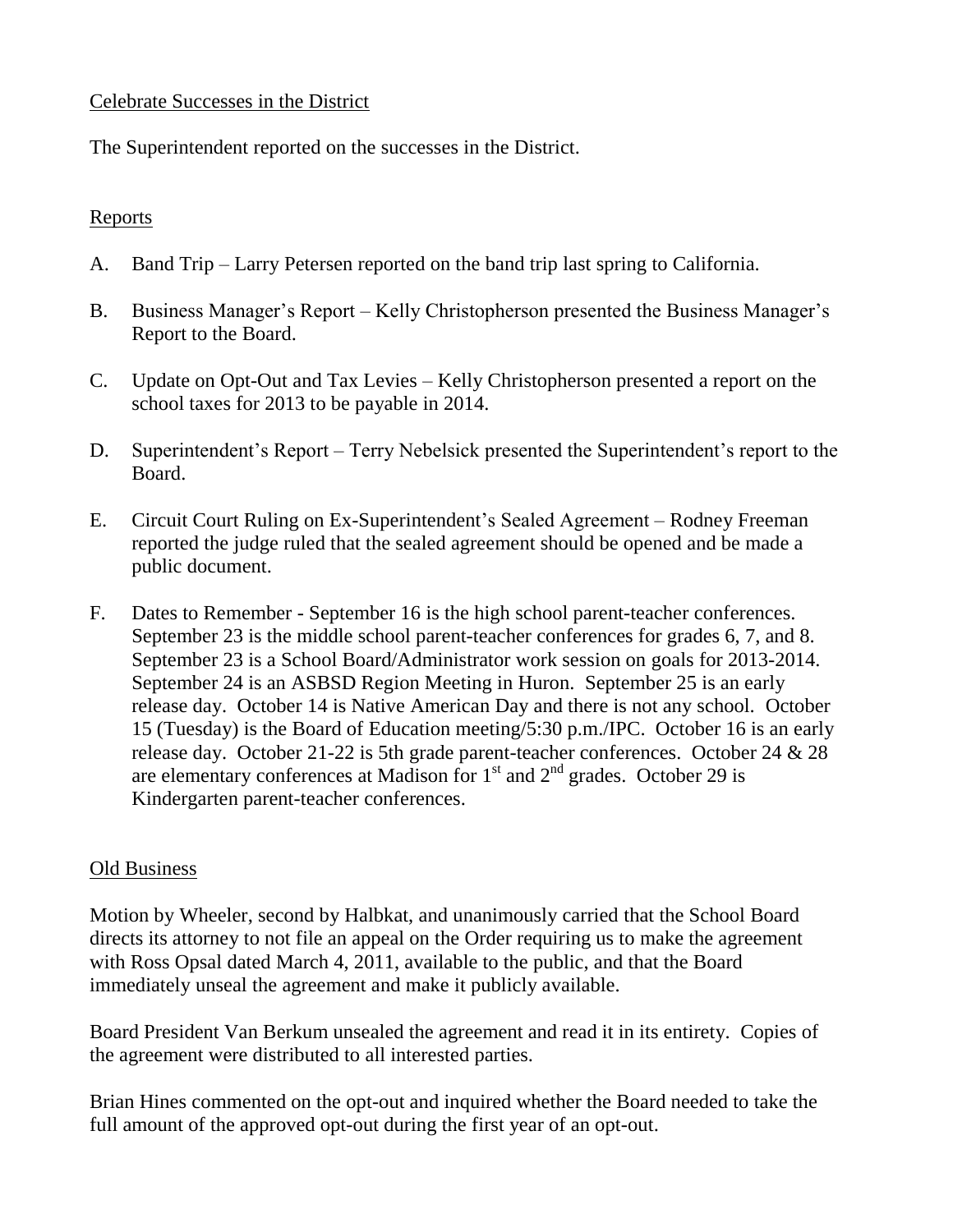Motion by Bischoff, second by Halbkat, and unanimously carried to approve reducing the opt-out amount from \$600,000 to \$375,000 for 2013 taxes payable in 2014.

Motion by Halbkat, second by Wheeler, and unanimously carried to certify the tax levies for 2013 payable in 2014 and to direct the Business Manager to file the levies with the County Auditors.

# New Business

Motion by Halbkat, second by Gose, and unanimously carried to approve change order #1 on the Madison School addition in the amount of \$6,090.27.

Motion by Halbkat, second by Wheeler, and unanimously carried to approve change order #1 on the Buchanan Site Project in the amount of \$4,065.

Brian Hines commented on the policy and timing of granting Algebra I credit to students who take the course as  $8<sup>th</sup>$  graders.

Motion by Bischoff, second by Gose, and unanimously carried to approve applying to the State Department of Education for waivers from State Administrative Rules to be able to grant credit for Algebra I before grade nine; grant credit for Geometry before grade nine; and to grant high school credit by equivalency exam.

Motion by Bischoff, second by Wheeler, and unanimously carried to award a bid for a used coach bus to Las Vegas Bus Sales in the amount of \$104,923. A complete bid recap is on file in the Business Office.

Motion by Bischoff, second by Gose, and unanimously carried to award a bid for a new school bus to Harlow's Bus Sales in the amount of \$78,709. A complete bid recap is on file in the Business Office.

Motion by Wheeler, second by Bischoff, and unanimously carried to approve the signing of loan documents with Dakota Energy Cooperative for a \$300,000 interest free loan to help finance the Madison School Addition.

Motion by Bischoff, second by Gose, to approve an intergovernmental agreement with the City of Huron for the parking lot located at the Tiger Activity Center and Splash Central in order to define responsibilities for parking lot maintenance and snow removal. This motion was not voted on.

Motion by Halbkat, second by Bischoff, and unanimously carried to table action on the intergovernmental agreement until language defining the period of time to be covered by the agreement can be added to the agreement.